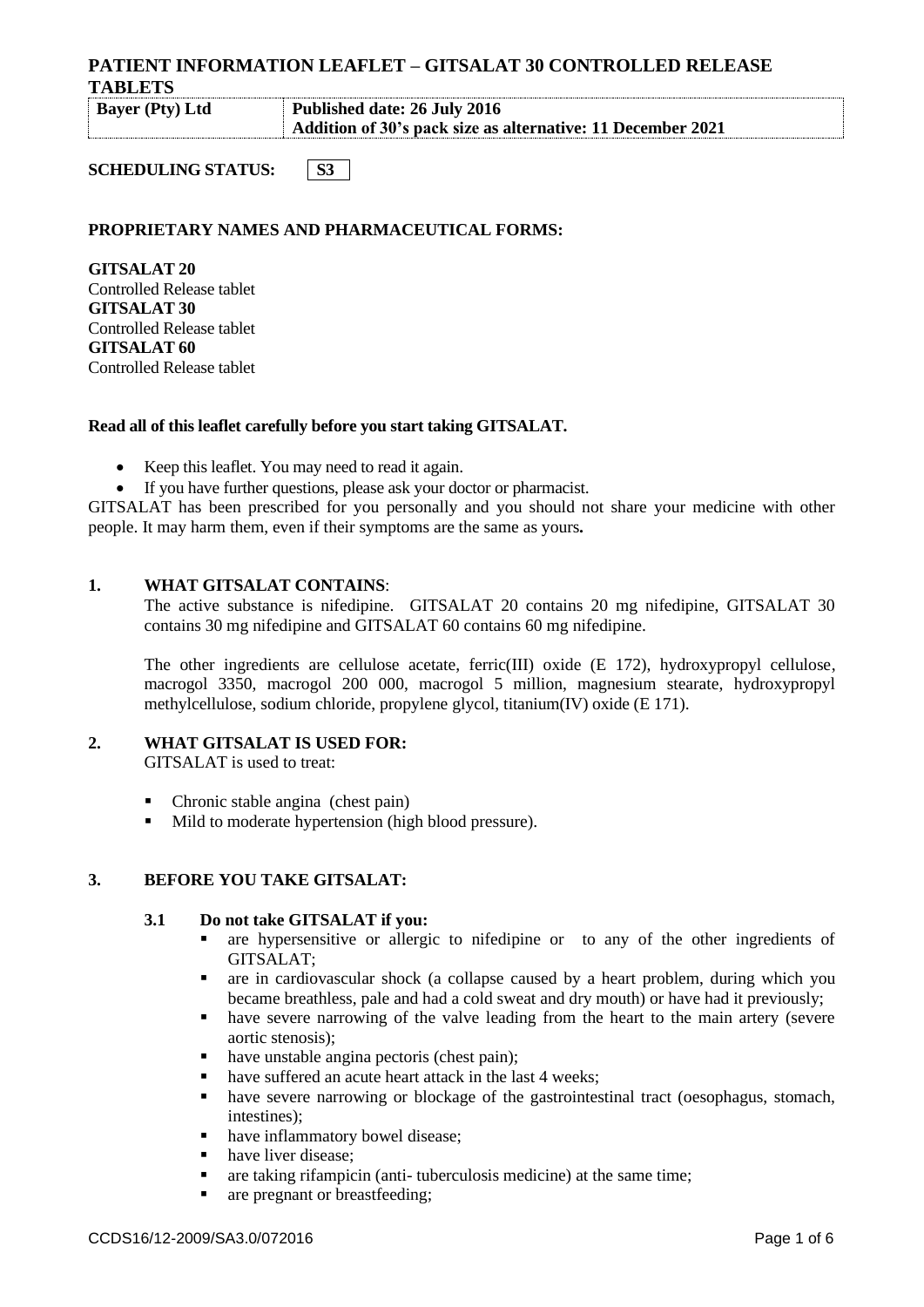| <b>Bayer</b> (Pty) Ltd | Published date: 26 July 2016                                |
|------------------------|-------------------------------------------------------------|
|                        | Addition of 30's pack size as alternative: 11 December 2021 |

- have a Kock pouch (ileostomy after proctocolectomy) a surgically constructed intestinal reservoir with an opening through the abdominal wall of your gut.
- Do not take GITSALAT if you:

## **3.2 Take special care with GITSALAT:**

- if you have low blood pressure
- if you have very severe heart weakness (decompensated heart failure)
- $\blacksquare$  if you
	- o are undergoing dialysis; and
	- o also have high blood pressure despite treatment (malignant hypertension); and
	- o also have decreased blood volume (hypovolaemia)

as widening of the blood vessels (vasodilation) caused by GITSALAT can cause substantial fall in your blood pressure

- if you suffer from diabetes; GITSALAT may cause an increase in your blood glucose (sugar) levels
- tell your doctor or healthcare professional before being given an intravenous magnesium sulphate injection, that you are taking GITSALAT.
- you may see what looks like a complete tablet in the toilet or in your stools. This is normal – it's the outer shell of the tablet which is not digested by the body.
- tell your doctor if you experience bezoars (tightly packed collection of partially digested or undigested material not able to exit the stomach) as they can occur and may have to be removed by surgery.

## **3.3 Taking GITSALAT with food and drink:**

Taking GITSALAT with grapefruit may result in an increased blood pressure lowering effect. This may lead to dizziness or fainting. The blood pressure lowering effect may last for at least 3 days after the last ingestion of grapefruit.

You can take GITSALAT independently of meal times. Swallow the tablets whole with a glass of fluid. Do not chew, bite or break the tablet.

#### **3.4 Pregnancy and breastfeeding:**

GITSALAT should not be used during pregnancy, as it will harm your baby. You should not breastfeed your baby if you are taking GITSALAT.

#### **3.5 Driving and using machinery:**

GITSALAT may reduce your reaction time; and thus, your ability to drive, and to operate machinery. This applies particularly at the start of treatment, when the dose is increased, when medication is changed and when taken in conjunction with alcohol.

## **3.6 Using other medicines with GITSALAT:**

Always tell your healthcare professional if you are taking any other medicine. This includes complementary or traditional medicines.

Medicines that may strengthen the blood pressure lowering effect of GITSALAT:

- tricyclic antidepressants (medicines used to treat depression)
- beta blockers (medicines used to treat high blood pressure and coronary heart disease)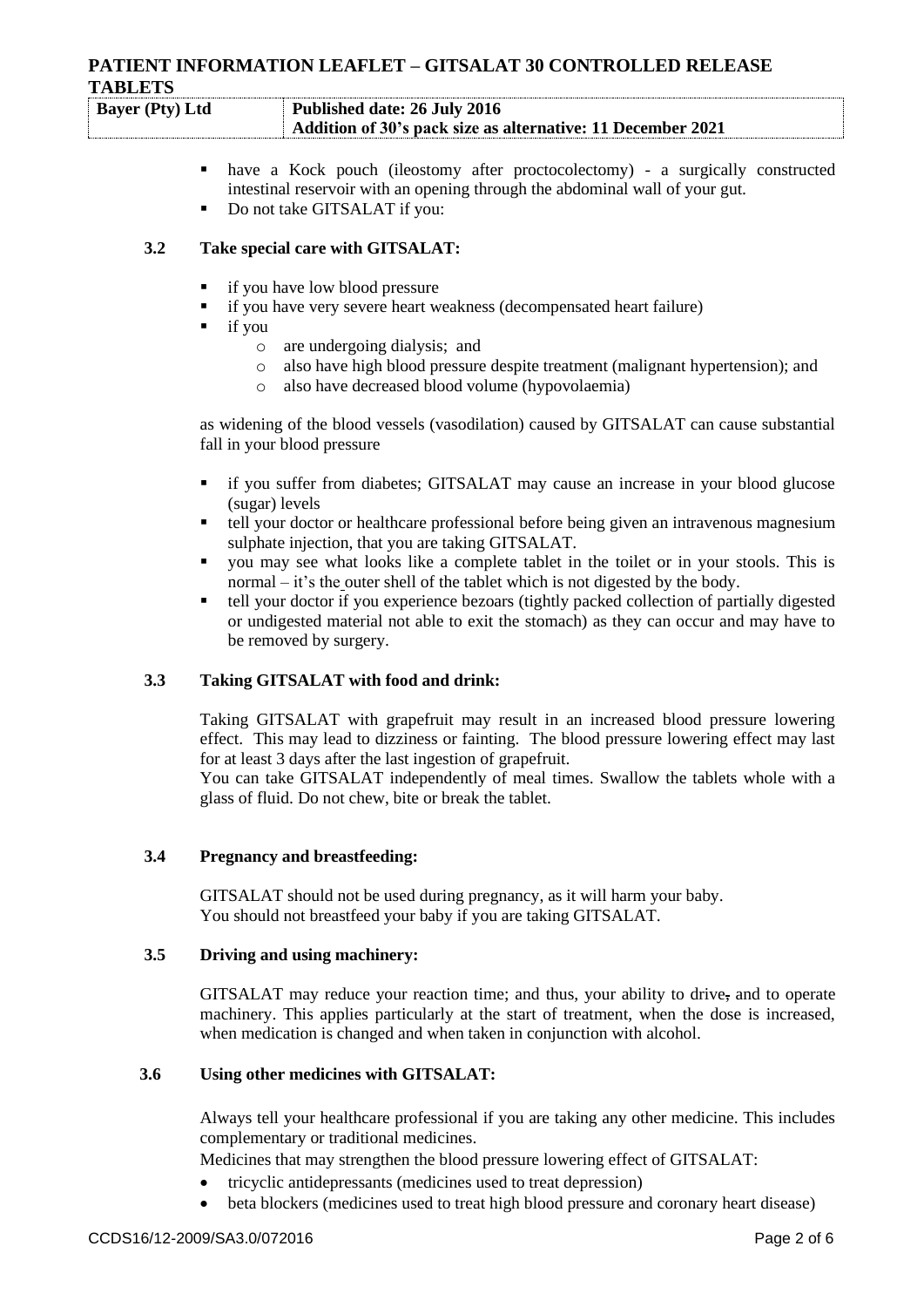| <b>Bayer</b> (Pty) Ltd | Published date: 26 July 2016                                |
|------------------------|-------------------------------------------------------------|
|                        | Addition of 30's pack size as alternative: 11 December 2021 |

- nitrates (medicines used to treat coronary heart disease)
- cimetidine (medicine used to treat gastric and intestinal ulcers)
- diltiazem (used to treat high blood pressure and coronary heart disease)
- quinupristin/dalfopristin (antibiotics)
- valproic acid( medicine to treat epilepsy)
- erythromycin (antibiotic)
- protease inhibitors such as indinavir, ritonavir or saquinavir (medicines to treat certain viral infections)
- antifungals such as ketoconazole, itraconazole or fluconazole (medicines to treat fungal infections
- fluoxetine (antidepressant)

Your blood pressure should be monitored regularly as simultaneous treatment of GITSALAT and the above-mentioned medicines may lead to an extreme reduction in blood pressure and possible heart failure.

Medicines that may decrease the blood pressure lowering effect of GITSALAT:

- phenytoin (medicine to treat epilepsy)
- carbamazepine or phenobarbital (medicine to treat epilepsy)
- rifampicin (a medicine used to treat tuberculosis)

GITSALAT may affect the action of the following medicines:

- Quinidine (medicine to treat heart rhythm disturbances). Your blood levels of quinidine should be monitored if you use it together with GITSALAT.
- Digoxin (medicine to treat heart diseases)
- Theophylline (medicine to treat respiratory diseases like asthma)
- Tacrolimus (medicine to prevent transplant rejection, for example liver or kidney transplant)

Using these medicines together with GITSALAT may increase your blood levels of the above medicines; the doctor will monitor these levels to decide whether to continue treatment.

#### **Please note that this information may also apply to medicines used recently.**

#### **4. HOW TO TAKE GITSALAT:**

Do not share medicines that are prescribed for you with any other person.

Always take GITSALAT exactly as your doctor has instructed you. You should check with your doctor or pharmacist if you are unsure. Grapefruit juice is to be avoided.

You should swallow the tablets whole with a glass of fluid; under no circumstances must you bite, chew or break them up. The tablets should be taken at approximately 24-hour intervals, i.e. at the same time each day, preferably during the morning. GITSALAT need not be taken with meals.

You may see what looks like a complete tablet in the toilet or in your stools. This is normal – it's the outer shell of the tablet which is not digested by the body.

Your doctor will decide on the duration of your treatment. Your doctor will decide which dose you should take and to increase or decrease the dose.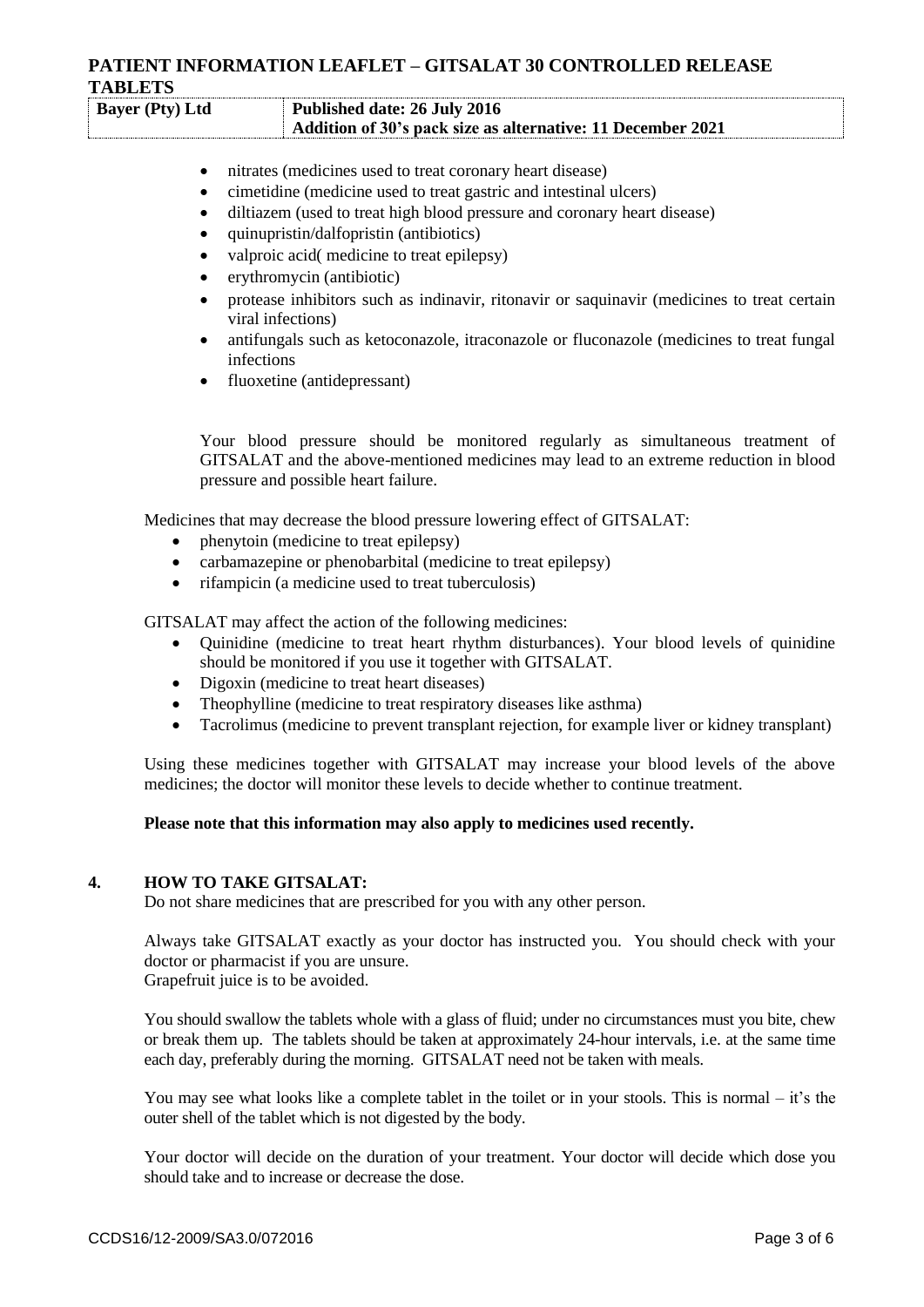| <b>Bayer</b> (Pty) Ltd | Published date: 26 July 2016                                |
|------------------------|-------------------------------------------------------------|
|                        | Addition of 30's pack size as alternative: 11 December 2021 |

If you have the impression that the effect of GITSALAT is too strong or too weak for you, tell your doctor or pharmacist.

#### **If you take more GITSALAT than you should:**

In the event of overdosage, consult your doctor or pharmacist. If neither is available, contact the nearest hospital or poison control centre.

Taking too many tablets may cause your blood pressure to become too low and your heartbeats to speed up or slow down. It may also lead to an increase in your blood sugar level or an increase in the acidity of your blood, swelling of the lungs due to fluid (pulmonary oedema), low blood oxygen levels and disturbances in consciousness, possibly leading to unconsciousness.

#### **If you forget to take GITSALAT**:

Take your GITSALAT tablet as soon as you remember. Take your usual dose at the usual time on the following day. Do not take a double dose to make up for forgotten individual doses.

## **Effects when treatment with GITSALAT is stopped:**

You should always consult your doctor before you decide to interrupt the course of treatment or to stop taking GITSALAT altogether.

#### **5. POSSIBLE SIDE EFFECTS:**

GITSALAT can have side effects.

Not all side effects reported for GITSALAT are included in this leaflet. Should your general health worsen or if you experience any untoward effects while taking GITSALAT, please consult your doctor, pharmacist or other health care professional for advice.

If any of the following happens, stop taking GITSALAT and tell your doctor immediately or go to the casualty department at your nearest hospital:

- Severe, sudden generalised allergic reaction including very rarely life-threatening shock (e.g. difficulty in breathing, drop of blood pressure, fast pulse), swelling (including potentially lifethreatening swelling of the face, lips, tongue and throat which may be life-threatening)
- Other allergic reactions causing swelling under the skin (possibly severe and including swelling of the larynx that may be life-threatening)
- Shortness of breath or difficulty breathing
- a skin reaction or blistering / peeling of the skin and/or mucosal reactions (in the mouth/nose or at the penis/vagina) (Toxic Epidermal Necrolysis) These are all serious side effects. You may need urgent medical attention.

#### *Other frequent side effects include*:

If any of these side-effects continue, are severe or bother you, tell your doctor or pharmacist.

- headache
- eye pain
- flushing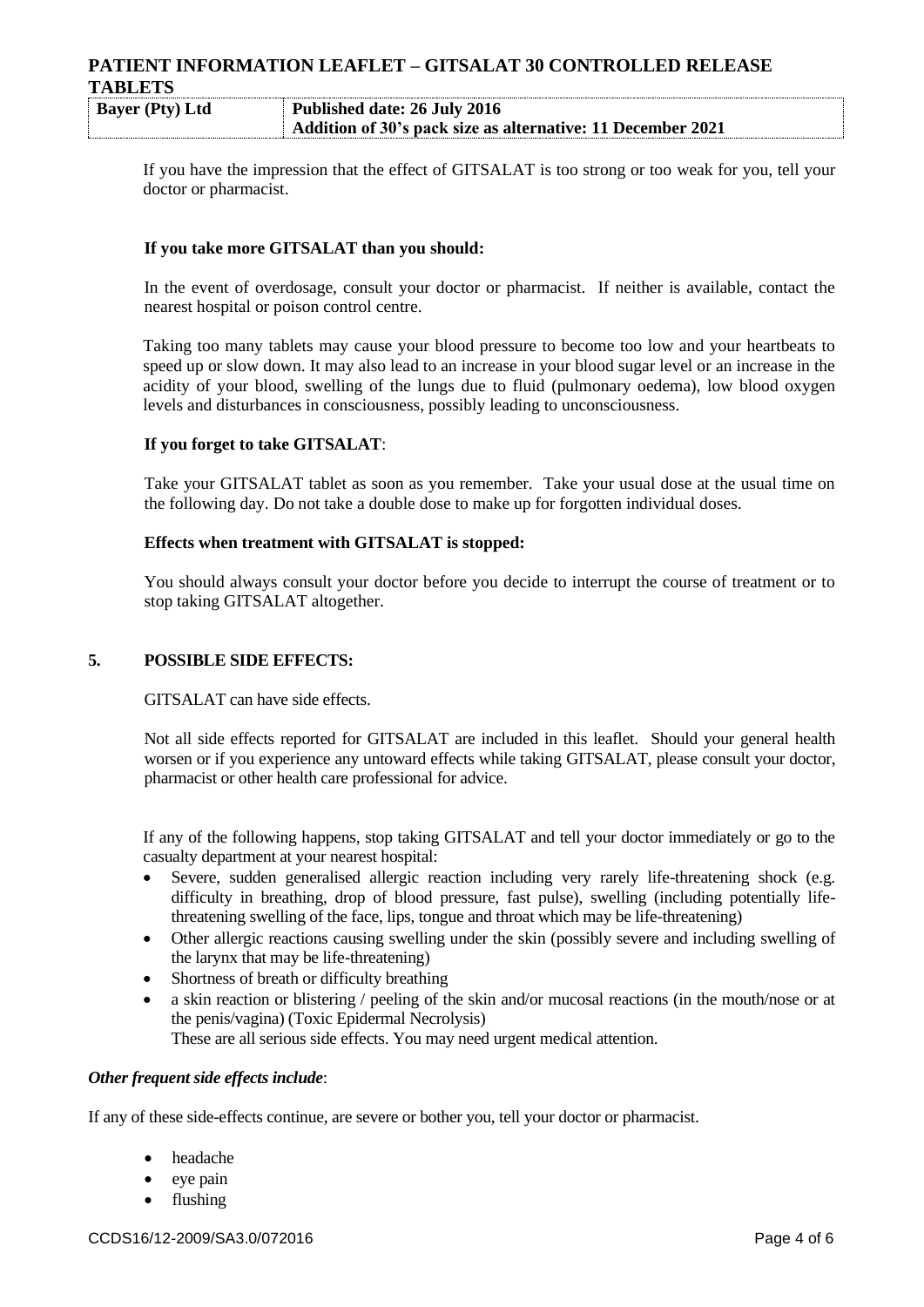## **Bayer (Pty) Ltd Published date: 26 July 2016 Addition of 30's pack size as alternative: 11 December 2021**

- general feeling of being unwell
- constipation
- swelling, particularly of the ankles and legs

#### **Less frequent side effects include**:

- sleep disorders, anxiety or nervousness
- sensation of spinning or whirling motion *(vertigo),* migraine*,* dizziness, trembling or drowsiness (somnolence)
- blurred vision
- irregular heartbeat (palpitations)
- low blood pressure when standing up (symptoms include fainting, dizziness, light headedness, occasional palpitations, blurred vision and sometimes confusion) or fainting
- nose bleeds or nasal congestion
- stomach pain *(abdominal pain),* dry mouth, indigestion or upset stomach, wind *(flatulence)* or feeling sick *(nausea),* heartburn (gastrooesophageal reflux)
- temporary increase in certain liver enzymes
- reddening of the skin
- muscle cramps, muscle pain
- joint swelling, joint pain
- increase in the need to pass water (urinate) or painful or difficult urination
- inability to achieve or maintain an erection *(impotence)*
- unspecific pain or chills
- pins and needles
- inflammation of the gums, tender or swollen gums, bleeding gums
- lazy eye(amblyopia)
- chest pain (angina pectoris)
- small, raised areas of bleeding in the skin (palpable purpura)
- a more severe decrease in a specific class of white blood cell (agranulocytosis)
- increased blood sugar (hyperglycaemia)
- decreased skin sensitivity (hypoaesthesia)
- difficulty in breathing (dyspnoea)
- difficulty swallowing
- abdominal pain, caused by obstruction of the gut or ulcers in the gut
- stomach pain or distress caused by a mass of foreign material found in the stomach which may require surgery for removal; vomiting
- yellowing of the whites of the eyes or skin (jaundice)
- sensitivity to light (photosensitivity allergic reaction)
- the abnormal development of large mammary glands in males resulting in breast enlargement (gynaecomastia).

All of these symptoms usually go away when treatment with GITSALAT is stopped. Tell your doctor if any side effect gets serious, or if you get any effects not listed in this leaflet.

## **6. STORING AND DISPOSING OF GITSALAT:**

- Not to be removed from the outer carton until required for use.
- Store all medicines out of reach of children.
- Return unused or expired medicines to your pharmacist for safe disposal.
- Store at or below  $25^{\circ}$ C. Protect from light and moisture.